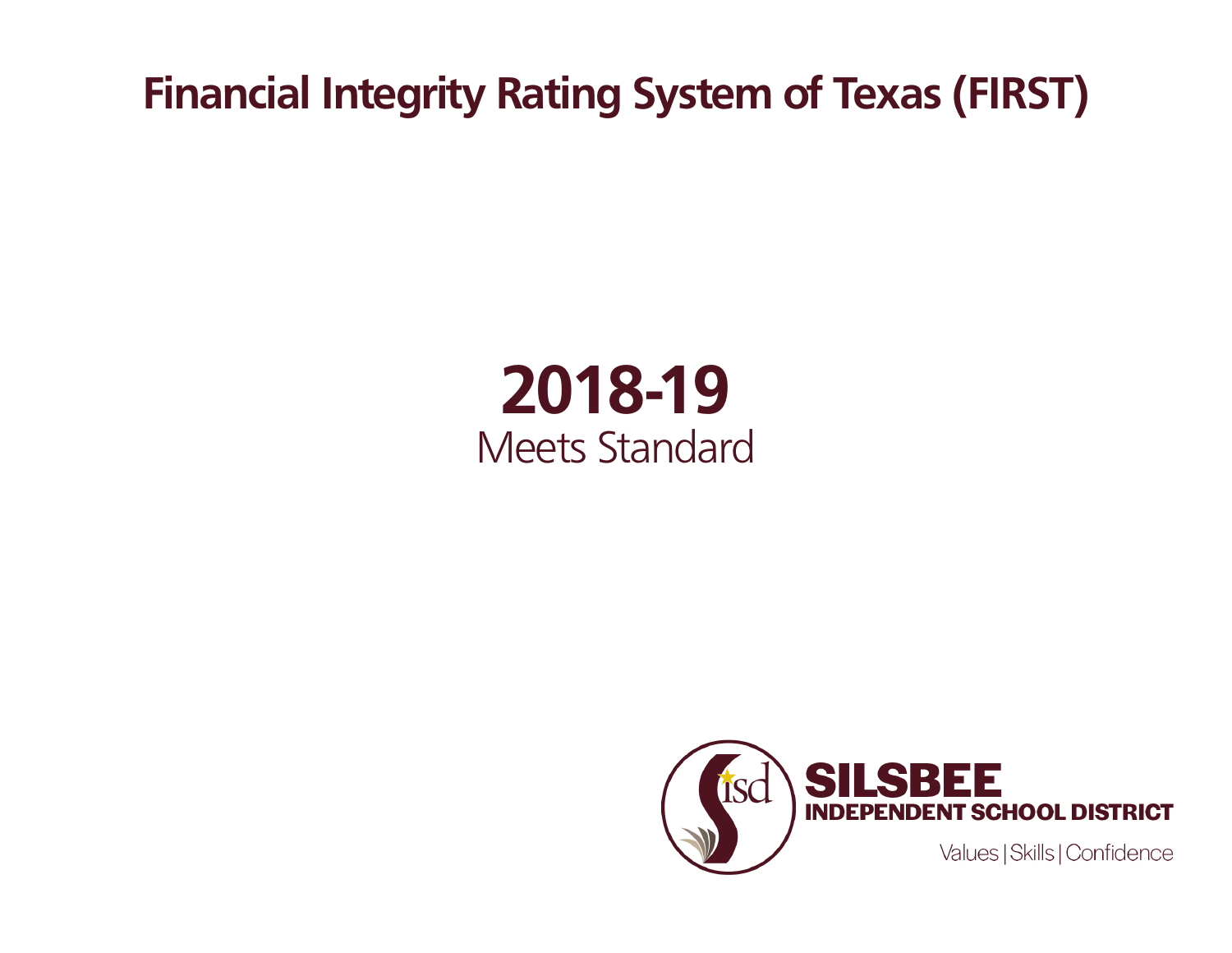| $\triangle$ R<br><b>VE</b><br>$N$ G<br>$\mathbf{r}$ | $-201$ <sup><math>\circ</math></sup><br>$\cdots$ | <b>NUMBER</b><br>DISTRICT | dıs<br>rici<br>× | Select | Эħ. |
|-----------------------------------------------------|--------------------------------------------------|---------------------------|------------------|--------|-----|
|                                                     |                                                  |                           |                  |        |     |



**[Financial Integrity Rating Syste](https://tealprod.tea.state.tx.us/First/forms/Main.aspx)m of Texas**

## **2018-2019 RATINGS BASED ON SCHOOL YEAR 2017-2018 DATA - DISTRICT STATUS DETAIL**

|                                                                          | Name: SILSBEE ISD(100904)<br>Publication Level 1: 8/7/2019 3:33:27 PM                                                                                                                                                                                                                                                                                                                                                                                                                                                                                                                                                                                                                                                                                                                                                                 |                                                 |                                   |              |  |
|--------------------------------------------------------------------------|---------------------------------------------------------------------------------------------------------------------------------------------------------------------------------------------------------------------------------------------------------------------------------------------------------------------------------------------------------------------------------------------------------------------------------------------------------------------------------------------------------------------------------------------------------------------------------------------------------------------------------------------------------------------------------------------------------------------------------------------------------------------------------------------------------------------------------------|-------------------------------------------------|-----------------------------------|--------------|--|
|                                                                          | <b>Status: Passed</b>                                                                                                                                                                                                                                                                                                                                                                                                                                                                                                                                                                                                                                                                                                                                                                                                                 | <b>Publication Level 2: 8/8/2019 2:06:12 PM</b> |                                   |              |  |
| <b>Rating:</b> $C = Meets$ Standard<br>Last Updated: 8/8/2019 2:06:12 PM |                                                                                                                                                                                                                                                                                                                                                                                                                                                                                                                                                                                                                                                                                                                                                                                                                                       |                                                 |                                   |              |  |
|                                                                          | <b>District Score: 70</b><br>Passing Score: 60                                                                                                                                                                                                                                                                                                                                                                                                                                                                                                                                                                                                                                                                                                                                                                                        |                                                 |                                   |              |  |
| #                                                                        | <b>Indicator Description</b>                                                                                                                                                                                                                                                                                                                                                                                                                                                                                                                                                                                                                                                                                                                                                                                                          |                                                 | Updated                           | <b>Score</b> |  |
| $\mathbf{1}$                                                             | Was the complete annual financial report (AFR) and data submitted to the TEA within 30 days of the November 27 or January 28 deadline<br>depending on the school district's fiscal year end date of June 30 or August 31, respectively?                                                                                                                                                                                                                                                                                                                                                                                                                                                                                                                                                                                               |                                                 | 8/5/2019<br>11:28:22<br><b>PM</b> | Yes          |  |
| 2                                                                        | Review the AFR for an unmodified opinion and material weaknesses. The school district must pass 2.A to pass this indicator. The school district<br>fails indicator number 2 if it responds "No" to indicator 2.A. or to both indicators 2.A and 2.B.                                                                                                                                                                                                                                                                                                                                                                                                                                                                                                                                                                                  |                                                 |                                   |              |  |
| 2.A                                                                      | Was there an unmodified opinion in the AFR on the financial statements as a whole? (The American Institute of Certified Public Accountants<br>(AICPA) defines unmodified opinion. The external independent auditor determines if there was an unmodified opinion.)                                                                                                                                                                                                                                                                                                                                                                                                                                                                                                                                                                    |                                                 | 8/5/2019<br>11:28:22<br>PM        | Yes          |  |
| 2.B                                                                      | Did the external independent auditor report that the AFR was free of any instance(s) of material weaknesses in internal controls over financial<br>reporting and compliance for local, state, or federal funds? (The AICPA defines material weakness.)                                                                                                                                                                                                                                                                                                                                                                                                                                                                                                                                                                                |                                                 | 8/5/2019<br>11:28:23<br><b>PM</b> | Yes          |  |
| 3                                                                        | Was the school district in compliance with the payment terms of all debt agreements at fiscal year end? (If the school district was in default in a<br>prior fiscal year, an exemption applies in following years if the school district is current on its forbearance or payment plan with the lender and the<br>payments are made on schedule for the fiscal year being rated. Also exempted are technical defaults that are not related to monetary defaults. A<br>technical default is a failure to uphold the terms of a debt covenant, contract, or master promissory note even though payments to the lender,<br>trust, or sinking fund are current. A debt agreement is a legal agreement between a debtor (= person, company, etc. that owes money) and their<br>creditors, which includes a plan for paying back the debt.) |                                                 | 8/5/2019<br>11:28:23<br><b>PM</b> | Yes          |  |
| 4                                                                        | Did the school district make timely payments to the Teachers Retirement System (TRS), Texas Workforce Commission (TWC), Internal Revenue                                                                                                                                                                                                                                                                                                                                                                                                                                                                                                                                                                                                                                                                                              |                                                 | 8/5/2019                          | Yes          |  |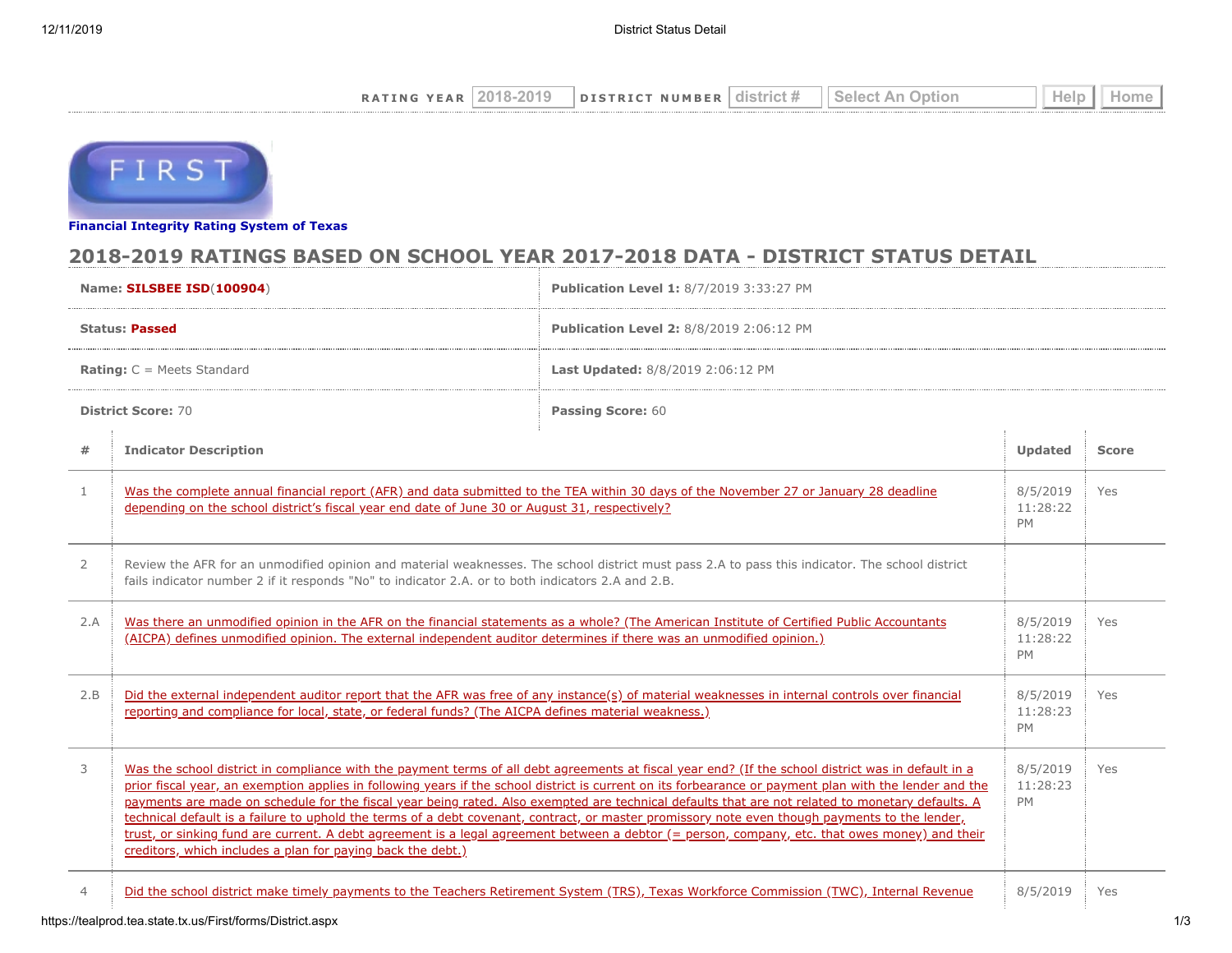|    | Service (IRS), and other government agencies?                                                                                                                                                                                                                                                   | 11:28:23<br><b>PM</b>             |                                   |
|----|-------------------------------------------------------------------------------------------------------------------------------------------------------------------------------------------------------------------------------------------------------------------------------------------------|-----------------------------------|-----------------------------------|
| 5  | This indicator is not being scored.                                                                                                                                                                                                                                                             |                                   |                                   |
|    |                                                                                                                                                                                                                                                                                                 |                                   | $\mathbf{1}$<br>Multiplier<br>Sum |
| 6  | Was the number of days of cash on hand and current investments in the general fund for the school district sufficient to cover operating<br>expenditures (excluding facilities acquisition and construction)? (See ranges below.)                                                               | 8/5/2019<br>11:28:24<br>PM        | 2                                 |
| 7  | Was the measure of current assets to current liabilities ratio for the school district sufficient to cover short-term debt? (See ranges below.)                                                                                                                                                 | 8/5/2019<br>11:28:24<br><b>PM</b> | 6                                 |
| 8  | Was the ratio of long-term liabilities to total assets for the school district sufficient to support long-term solvency? (If the school district's change<br>of students in membership over 5 years was 7 percent or more, then the school district passes this indicator.) (See ranges below.) | 8/5/2019<br>11:28:25<br>PM        | 8                                 |
| 9  | Did the school district's general fund revenues equal or exceed expenditures (excluding facilities acquisition and construction)? If not, was the<br>school district's number of days of cash on hand greater than or equal to 60 days?                                                         | 8/5/2019<br>11:28:25<br>PM        | $\Omega$                          |
| 10 | Was the debt service coverage ratio sufficient to meet the required debt service? (See ranges below.)                                                                                                                                                                                           | 8/5/2019<br>11:28:26<br>PM        | $\overline{4}$                    |
| 11 | Was the school district's administrative cost ratio equal to or less than the threshold ratio? (See ranges below.)                                                                                                                                                                              | 8/5/2019<br>11:28:26<br><b>PM</b> | 10                                |
| 12 | Did the school district not have a 15 percent decline in the students to staff ratio over 3 years (total enrollment to total staff)? (If the student<br>enrollment did not decrease, the school district will automatically pass this indicator.)                                               | 8/5/2019<br>11:28:27<br>PM        | 10                                |
| 13 | Did the comparison of Public Education Information Management System (PEIMS) data to like information in the school district's AFR result in a<br>total variance of less than 3 percent of all expenditures by function?                                                                        | 8/5/2019<br>11:28:28<br>PM        | 10                                |
| 14 | Did the external independent auditor indicate the AFR was free of any instance(s) of material noncompliance for grants, contracts, and laws<br>related to local, state, or federal funds? (The AICPA defines material noncompliance.)                                                           | 8/5/2019<br>11:28:28<br>PM        | 10                                |
| 15 | Did the school district not receive an adjusted repayment schedule for more than one fiscal year for an over allocation of Foundation School                                                                                                                                                    | 8/5/2019                          | 10                                |